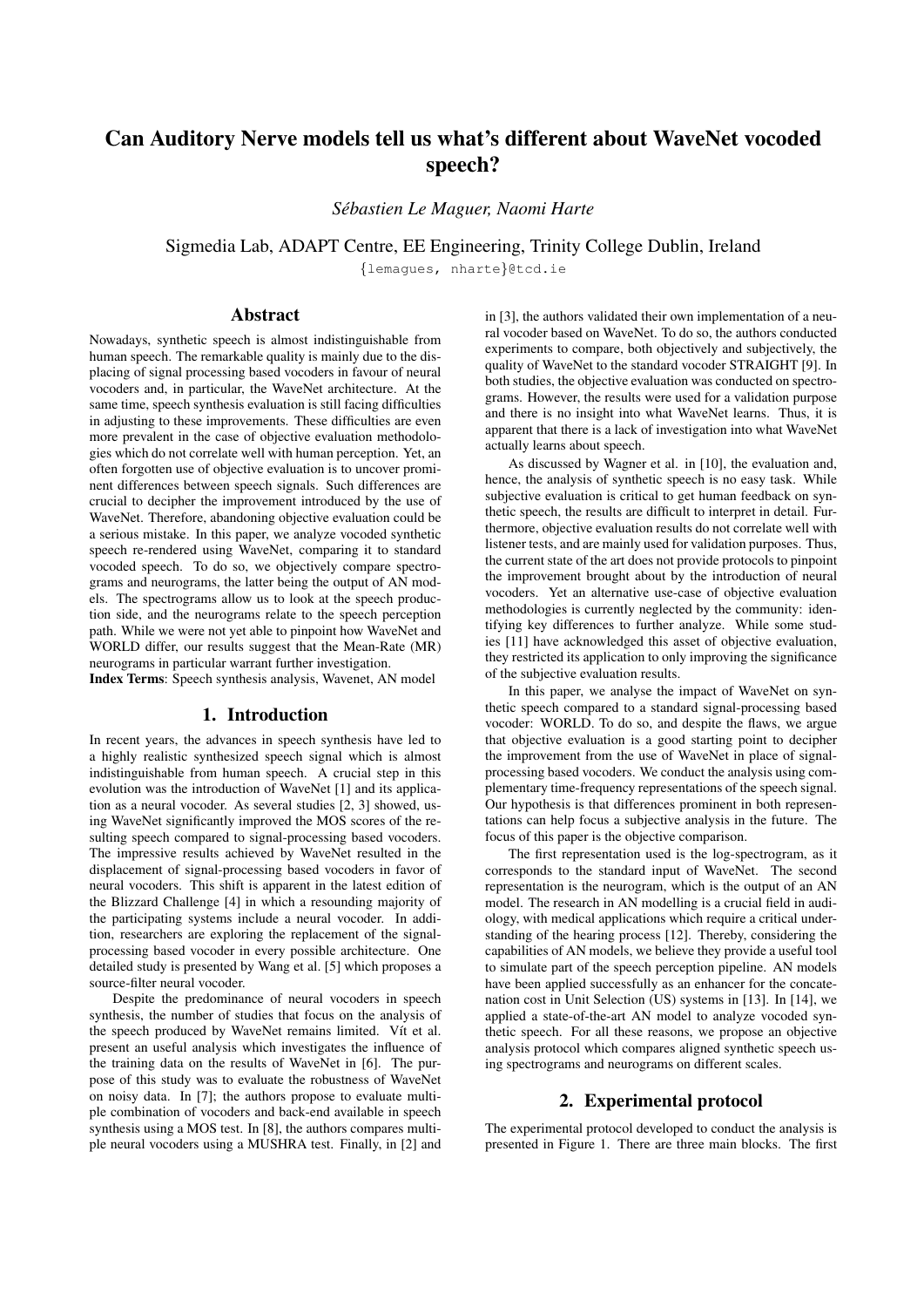

Figure 1: *The evaluation protocol architecture. The "data preparation" block has two stages. First, it trains a TTS model from the training corpus. In parallel, a WaveNet model is trained using only the speech signal from the training corpus. The second stage is the generation of the samples for analysis. Using the linguistic labels of the test corpus, the TTS system synthesizes the vocoded samples. These samples are then re-rendered using wavenet to obtain the second set of samples. The ground truth is the natural samples from the test corpus. From these 3 samples, the "representation" block extracts the time-frequency representations (spectograms and neurograms) used for the analysis. The third block ("segmentation") segments the representations into phonetic segments and frequency bands to focus the analysis. The final "comparison" block computes a set of metrics (RMSE, NSIM) to complete the comparison.*

block *(data preparation*) generates the speech samples for the evaluation. The second block (*representation*), extracts the representations from the speech samples for further analysis. To focus the analysis, the third block (*segmentation*), segments the representation into dedicated areas. Finally, the last block (*comparison*), applies metrics to compare the different representations of the speech. The following sections describe each block in detail, according to their position in the pipeline.

### 2.1. Data preparation: TTS toolkits and corpora

The first step is to obtain the speech samples. A critical aspect of our analysis is a fully reproducible protocol. Consequently, to synthesize the samples need for the analysis, our study relies on a dataset, as well as toolkits, which are freely available.

The corpus used is the standard CMU ARCTIC dataset [15], specifically the SLT voice. The SLT voice is US female speaker containing 1132 utterances which represents a total of about 50 min of speech sampled at 16 kHz. This corpus is widely used in the community and has the advantage that all the tools used in this study provide dedicated recipes. The only modification we apply to these recipes is to randomly extract 100 files which become the test corpus.

The central tool of this block is Merlin [16]. Merlin is a widely used deep neural network (DNN) backend which provides a full synthesis pipeline from the descriptive features to the signal rendered using WORLD [17]. To get the descriptive features, we used MaryTTS [18] as a frontend. All the features predicted are those proposed in [19] excluding the intonation information at the sentence level (i.e. ToBI tag). Lastly, the implementation of WaveNet is an open-source implementation available on github [20]. WaveNet is trained based on the provided recipe to obtain a Mixture Of logistics (MOL) model [20].

In order to measure the sensitivity of WaveNet and WORLD to back-end behaviour, we condition Merlin by different linguistic descriptive feature subsets. To do so, we followed an incremental approach already proposed in [14]. We distinguish six subsets which can be summarized in two categories. The first category focuses on the influence of the direct phonetic context on the synthetic signals. It comprises the monophone Table 1: *Descriptive feature sets. "prev." = previous; "rerender." = re-rendering and "AS" for analysis/synthesis. For a detailed description of position and prosodic features, see [19].*

|        | <b>Identifier</b>                     | <b>Description</b>                                                                            |
|--------|---------------------------------------|-----------------------------------------------------------------------------------------------|
|        | nat.                                  | Natural signal                                                                                |
|        | world<br>wavenet<br>w-wavenet         | AS based on WORLD<br>AS based on WaveNet<br>WaveNet re-render, of world                       |
| 2<br>3 | min<br>p3<br>p5                       | Current phoneme<br>$1 +$ previous/next phonemes<br>$2 +$ prev.-prev./next-next phonemes       |
| 4<br>5 | p5-sy_full<br>p5-wrd_full<br>$f$ $11$ | $3 +$ syllable informations<br>$4 +$ word informations<br>$5 + phrase/utterance$ informations |

subset (min) which is the minimal information; the triphone subset p3 which incorporates the direct phonetic context (previous and following phoneme); and the quinphone subset  $(p5)$ which expands the context window of an additional phone in both directions. The second category is based on p5 and focuses on higher-level features. More specifically it targets the influence of position as well as prosodic features at the syllable level (p5-sy\_full), at the word level (p5-wrd\_full) and finally at a phrase and utterance level full. We also consider four additional conditions focused on the analysis/synthesis: the natural signal (nat); the analysis/synthesis using respectively WaveNet (wavenet) and WORLD (world); the re-rendering of the condition world using wavenet. This last one, identified by w-wavenet, is used to investigate what WaveNet can do with the optimal WORLD rendering. All of these conditions are summarized in Table 1.

#### 2.2. Speech representation: spectrograms and neurograms

To investigate which differences are the most salient between speech synthesized using WORLD and its WaveNet re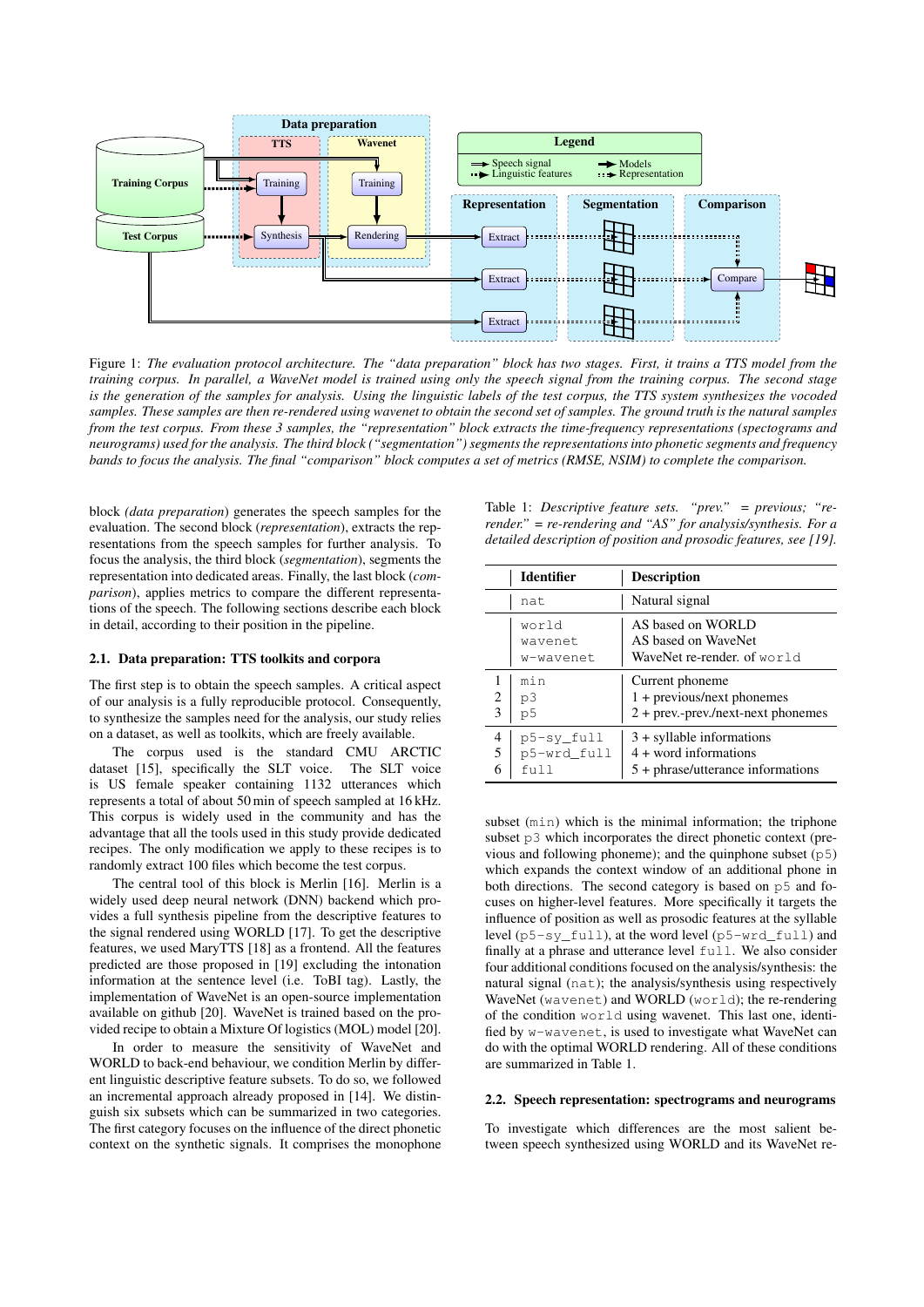rendering, we rely on two time-frequency representations: spectrograms and neurograms.

A spectrogram is the most commonly used time-frequency representation of the speech signal. It is used in speech science for analysis purposes, and in speech technology as an input feature or as a feature to predict. Its widespread usefulness is from the ability to correlate characteristics of the articulatory production of speech units to visual patterns in their acoustic realisation [21]. Furthermore, these patterns are generally localised in some specific frequency sub-bands. For example, the analysis of vowels shows that the first formant position is generally below 1 kHz, while the majority of the energy of some fricatives is condensed in the higher frequencies. Duration properties are also exhibited by the spectrograms, e.g. the patterns related to vowels are longer than the ones related to unvoiced plosives. Consequently, by comparing spectrograms, we are not only able to visualize where two speech signals differ but also interpret this difference to a certain extent. Spectrograms are also commonly used as the input of WaveNet when it is used as a neural vocoder (e.g. Tacotron [22]).

Narrowband spectrograms are computed using a window size of above 30 ms and are commonly used to visualize formants. In contrast, wideband spectrograms are computed with a window size of only a few milliseconds and reveal the harmonic structure of the speech signal [21]. We use both narrowband and wideband log-spectrograms in our analysis. The narrowband spectrogram is computed using a window size of 40 ms, while the wideband spectrogram is computed using a window size of 5 ms.

Neurograms are the time-frequency representation of the output of an AN model. An AN model can be described (simplistically) as a sequence of filters that model the behaviour of the human auditory system from the external ear to the auditory nerve fibres. An AN model generates a Post Stimulus Time Histogram (PSTH) for a set of Characteristic Frequencies (CF) in response to an input audio signal. A neurogram is the 3D representation of the PSTH across time for each CF. Therefore, we can visualize the speech neurogram the same way as we do for a spectrogram.

Multiple AN models have been developed, but, for this study, we are using the model proposed by Bruce et al. [23]. This model is the result of research started over 15 years ago and is still in active development. Furthermore, it is freely available for research purposes $^1$ . We use the default configuration of this model adapted for the human ear. The signal is converted to an instantaneous pressure waveform, resampled at 100 kHz and the CFs are logarithmically spaced from 250 Hz to 16 kHz. Analogous to spectrograms, the detail in a neurogram is influence by the bin size used to compute the PSTH. As in [14], we use two kind of neurograms: the Fine-Timing (FT) neurograms which include spike timing of the neural responses by using a window size of  $320 \,\mu s$  with an overlap of  $160 \,\mu s$ ; the MR neurograms which give only a mean discharge rate over time with a window size of 12.80 ms and an overlap of 6.40 ms.

Our intention is that the spectrograms will allow us to look at the speech production aspects, and the neurograms relate to the speech perception path.

#### 2.3. Segmentation

With natural speech as our reference, our goal is to identify which part of the speech signal is improved, or simply changed, by WaveNet in comparison to WORLD. Based on the properties of the spectrograms presented in the previous subsection, we divide the image along the time and the frequency axes. For the time axis, we use the phone as a unit as it is the easiest unit to interpret. For the frequency axis, we use fixed subbands from 250 Hz to 8 kHz with steps at 1 kHz, 2 kHz, 4 kHz and 8 kHz. These bands are anchored to exact values in the CF vector and only diverge by couple of hertz from their closest values in the frequency vector associated with the spectrograms. Future work could examine aligning these directly with critical bands.

#### 2.4. Comparison

The last block computes the actual metrics used in the analysis. We use two metrics: the Root Mean Square Error (RMSE) and the Neurogram Similarity Index Measure (NSIM) [24]. The RMSE is used as standard in previous studies [2, 3] to compare spectrograms extracted from speech signals generated by both WaveNet and signal-processing based vocoder. The NSIM approach is slightly different as it evolved from the Structural Similarity Index Measure (SSIM) [25] designed to compare two aligned images. The structural hypothesis which is the foundation of the SSIM is that spatially close pixels have strong interdependencies. Consequently, a Gaussian window is introduced to "look" at each pixel and its context. By employing such a design, this metric is able to exhibit better discrimination than the RMSE [25, 24]. NSIM adapted SSIM to the specificities of a time-frequency speech representation. NSIM has been applied to compare both neurograms [24] and spectrograms [26], and the metric is used in audio quality [27].

# 3. Results of the analysis

To conduct the analysis, 1032 utterances from the SLT voice (about 45 min) of data were used to train the WaveNet and WORLD systems. The test corpus is composed of 100 test sentences (about 3 min). These synthetic speech samples were each compared to their natural counterpart by applying the NSIM and RMSE metrics to the aligned and segmented neurogram and spectrogram representations.

#### 3.1. Global analysis results

The global results are presented in Figure 2. The results using the RMSE<sup>2</sup> to perform the comparison are presented in Figure 2a. The analogous results using the NSIM are presented in Figure 2b. For the RMSE metric, lower is better, whereas for the NSIM metric, closer to 1 is better.

Foremost, if we compare the evolution of the distances along the condition axis (x-axis), we can see that our results are consistent with those presented in [14]. For both metrics, the analysis/synthesis signal (as) is more similar to the natural signal than the synthesis conditions. We also can observe a statistically significant improvement from min to p5-sy\_full for the MR neurograms. When applying NSIM to the MR neurograms and the RMSE metric to the wideband spectrograms, we find that WORLD is more similar to the natural voice than WaveNet is. It is notable that the NSIM values associated with the MR neurograms are much lower overall. These values between 0.2 and 0.4 are indicating major differences are found between the natural and synthetic speech. Despite the metric's advantages over RMSE, NSIM may be less sensitive in

<sup>&</sup>lt;sup>1</sup>The implementation used is available at  $http://www.ece.$ mcmaster.ca/˜ibruce/zbcANmodel/zbcANmodel.htm

 $2$  For the spectrogram, the y-axis is in dB while for the neurogram it is a count so there is no unit.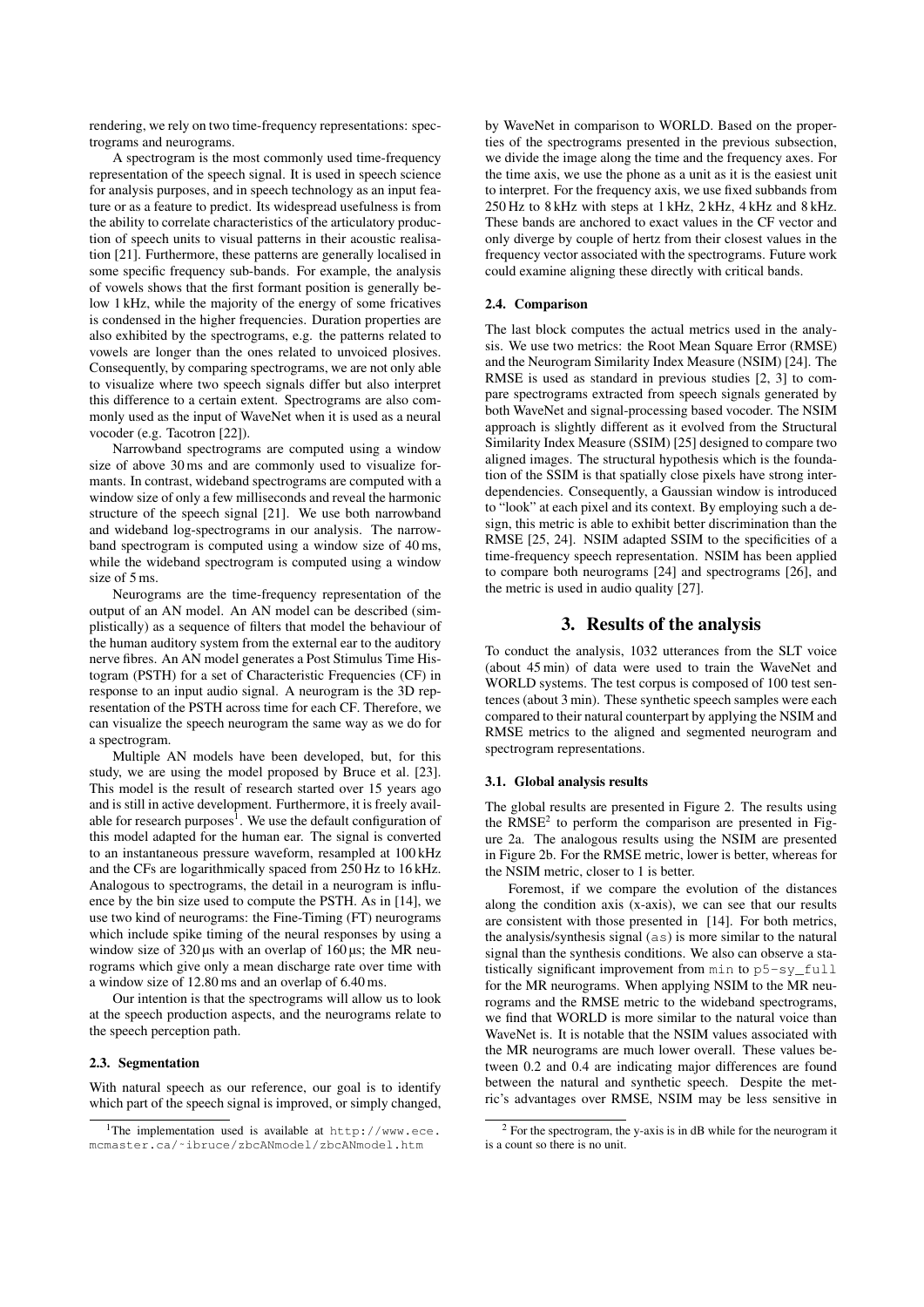

(b) *Neurogram Similarity Index Measure (NSIM)*

Figure 2: *Comparison across test data to the Natural signal*<sup>2</sup> *. FT and MR = FT and MR neurogram; WIDE and NAR. = wideband and narrowband spectrogram; Green (as) denotes analysis/synthesis; red (w-wavenet) denotes resynthesis of WORLD speech using WaveNet; blue denotes the synthesis configurations. Error bars represent the confidence intervals at 95 %.*

this range [26]. In these MR neurograms, the RMSE is able to flag these large differences from the natural voice, and significant differences between WORLD and WaveNet, with WORLD more similar to the natural speech. The other representation that uncovers significant differences between WORLD and WaveNet is the wideband spectrogram, when comparing signals to natural speech with NSIM. Here WORLD is more similar to the natural speech across all the synthetic conditions.

Overall, these results suggest that key differences between WORLD and WaveNet may occur in the temporal envelope captured in the MR neurograms and the formant structure captured in the wideband spectrogram. The narrowband spectrograms and FT neurograms don't appear to uncover any differences.

#### 3.2. Local analysis

We conducted a focused analysis of the MR neurograms and wideband spectrogram using NSIM. This analysis is broken down into individual phones and frequency subbands. We only consider the full synthesis condition for this analysis. Results are presented in Figure 3a for the MR neurograms and in Figure 3b for the wideband spectrogram. Each cell in these matrices represents how different NSIM indicates the synthetic voice is from the natural voice, for that phonetic group, in that specific frequency range.

From Figure 3b, we can see that the primary source of dissimilarities is in the first frequency band for vowels and vocalic consonants. This supports the idea that the wideband spectrogram uncovers differences in formant structure, specifically below 1 kHz.

The MR neurograms in Figure 3a uncover differences



Figure 3: *Decomposition of NSIM values for MR neurogram representation of the "*full*" condition. Lower NSIM values, i.e. less similar, have darker cells.*

across multiple frequency bands. The fricatives exhibit more differences than other phone categories across all frequency bands. The second and third bands (1 kHz to 4 kHz) show the greatest dissimilarities, which are even more pronounced for WaveNet. This suggests than the MR neurograms are more sensitive to the variations of the second and third formants. Thus we have identified MR neurograms and wideband spectrograms as useful representations to signpost interesting properties of synthetic speech.

# 4. Conclusion

We have designed an objective evaluation protocol and applied it to compare WaveNet rendered speech, and its WORLD counterpart, to natural speech. Frustratingly, initial comparisons show that WORLD yields speech that is more similar as a signal to natural speech than WaveNet. This may contradict MOS tests showing the superiority of WaveNet [7], but reminds us that the overall perceptual effect of a signal is much more complex. Closely reproducing a signal at a local level does not guarantee naturalness. While we were not yet able to pinpoint how these two systems differ, we believe that MR neurograms in particular warrant further investigation as they relate to the perception of speech.

# 5. Acknowledgements

The authors thank Dr. Michael Wirtzfeld and Prof. Ian Bruce for valuable input regarding the AN model. This research was conducted with the financial support of Irish Research Council (IRC) under Grant Agreement No. 208222/15425 at the ADAPT SFI Research Centre at Trinity College Dublin. The ADAPT SFI Centre for Digital Media Technology is funded by Science Foundation Ireland through the SFI Research Centres Programme and is co-funded under the European Regional Development Fund (ERDF) through Grant #13/RC/2106.